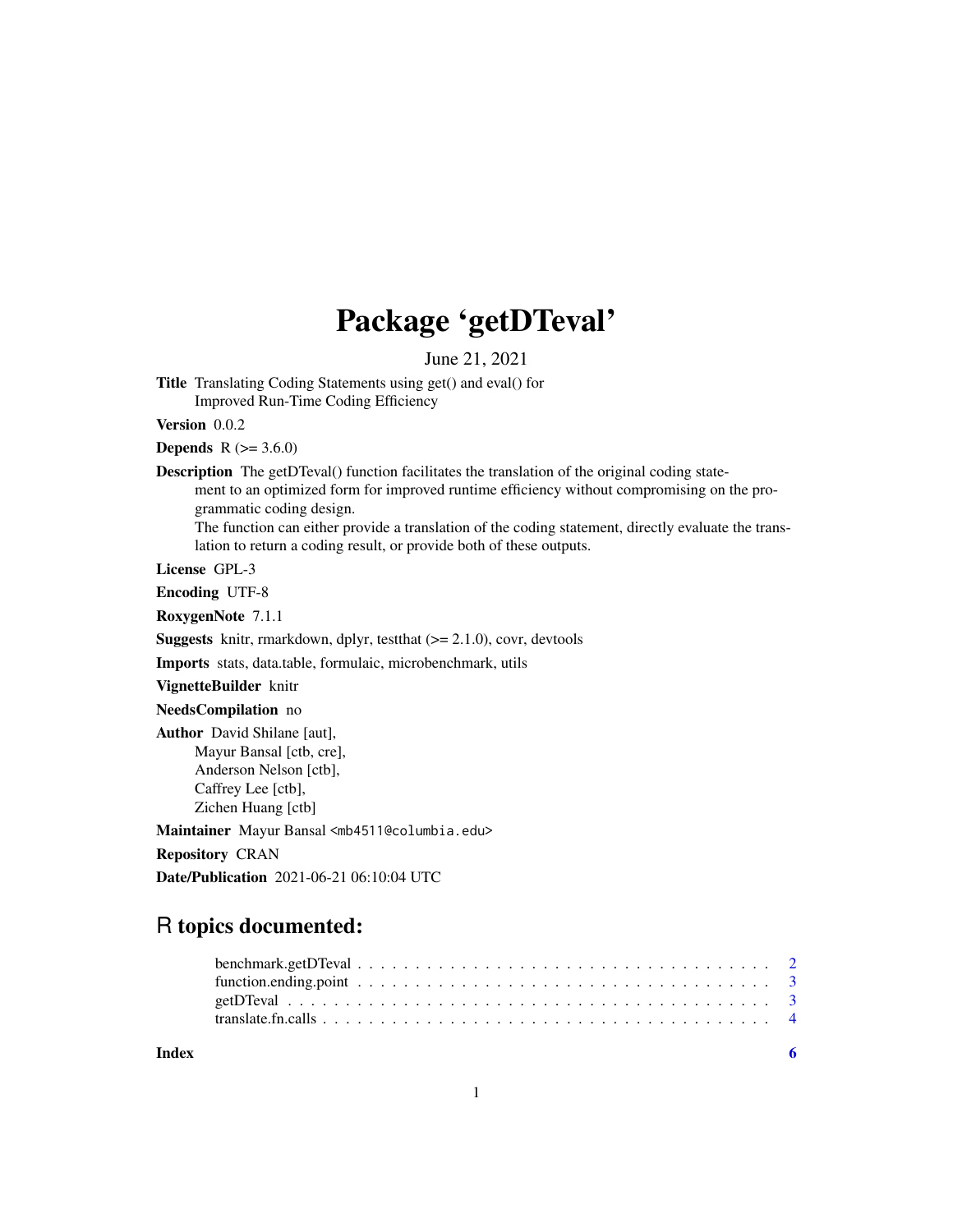<span id="page-1-0"></span>benchmark.getDTeval *benchmark.getDTeval*

#### Description

Performs a benchmarking experiment for data.table coding statements that use get() or eval() for programmatic designs. The a) original statement is compared to b) passing the original statement through getDTeval and also to c) an optimized coding statement. The results can demonstrate the overall improvement of using the coding translations offered by getDTeval()

#### Usage

```
benchmark.getDTeval(
  the.statement,
  times = 30,
  seed = 47.
  envir = .GlobalEnv,
  ...
\mathcal{E}
```
#### Arguments

| the.statement | refers to the original coding statement which needs to be translated to an op-<br>timized form. This value may be entered as either a character value or as an<br>expression. |
|---------------|-------------------------------------------------------------------------------------------------------------------------------------------------------------------------------|
| times         | The number of iterations to run the benchmarking experiment                                                                                                                   |
| seed          | an integer value specifying the seed of the pseudorandom number generator.                                                                                                    |
| envir         | The environment in which the calculation takes place, with the global environ-<br>ment .GlobalEnv set as the default.                                                         |
| $\cdots$      | provision for additional arguments                                                                                                                                            |

#### Examples

```
#Benchmarking runtime performances in calculating mean age
dat<-formulaic::snack.dat
age.name<-'Age'
benchmark.getDTeval(the.statement = "dat[,.(mean_age=mean(get(age.name)))]", times = 5, seed = 10)
```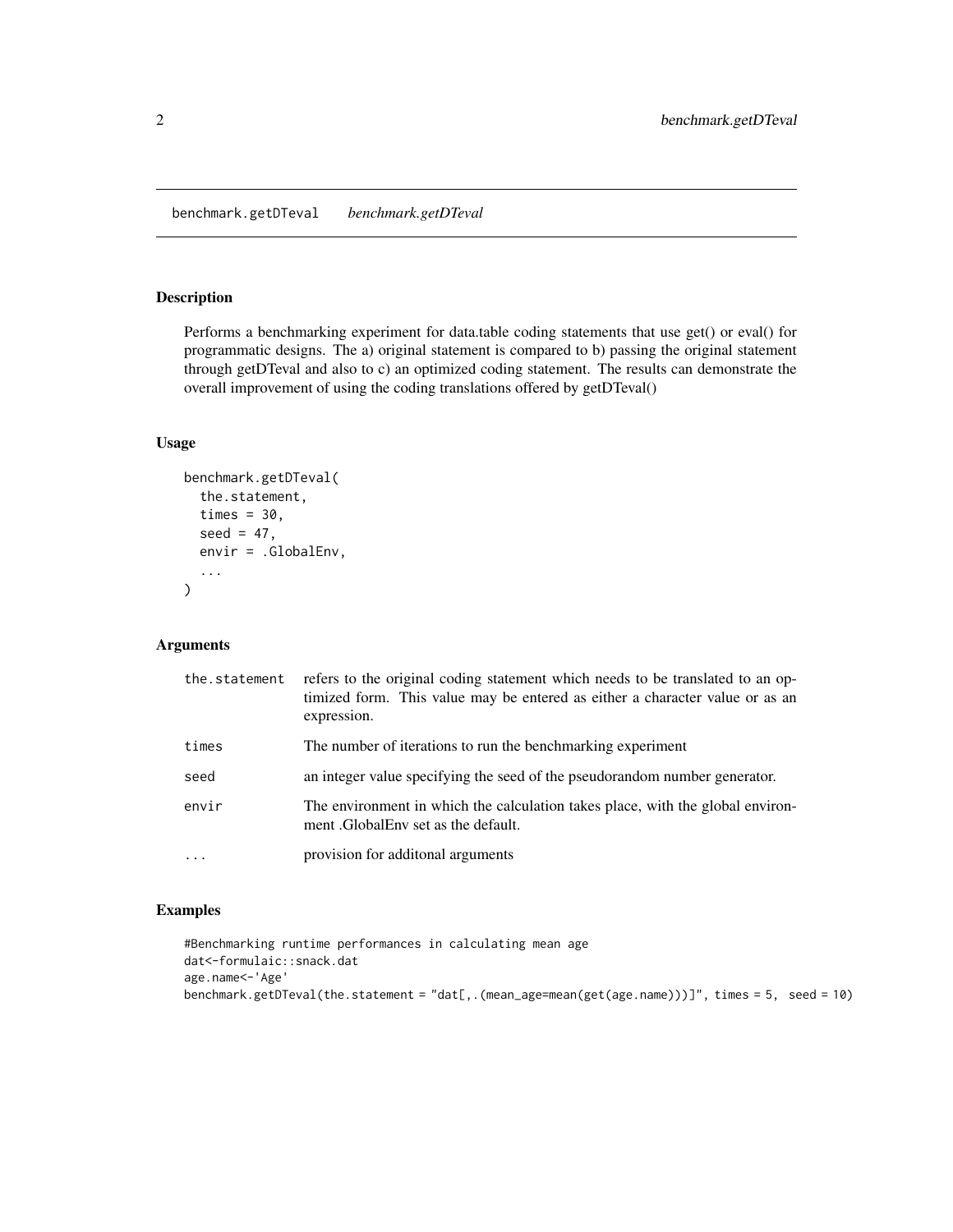<span id="page-2-0"></span>function.ending.point *function.ending.point*

#### Description

An Internal function to return the ending index

#### Usage

```
function.ending.point(all.chars, beginning.index, ...)
```
#### Arguments

| all.chars       | all the characters of the statement        |
|-----------------|--------------------------------------------|
| beginning.index |                                            |
|                 | specifies the index of the first character |
|                 | provision for additional arguments         |

| getDTeval | getDTeval |  |
|-----------|-----------|--|
|           |           |  |

#### Description

The getDTeval() function facilitates the translation of the original coding statement to an optimized form for improved runtime efficiency without compromising on the programmatic coding design. The function can either provide a translation of the coding statement, directly evaluate the translation to return a coding result, or provide both of these outputs

#### Usage

```
getDTeval(
  the.statement,
  return.as = "result",
  coding.statements.as = "character",
  eval.type = "optimized",
  envir = .GlobalEnv,
  ...
\mathcal{E}
```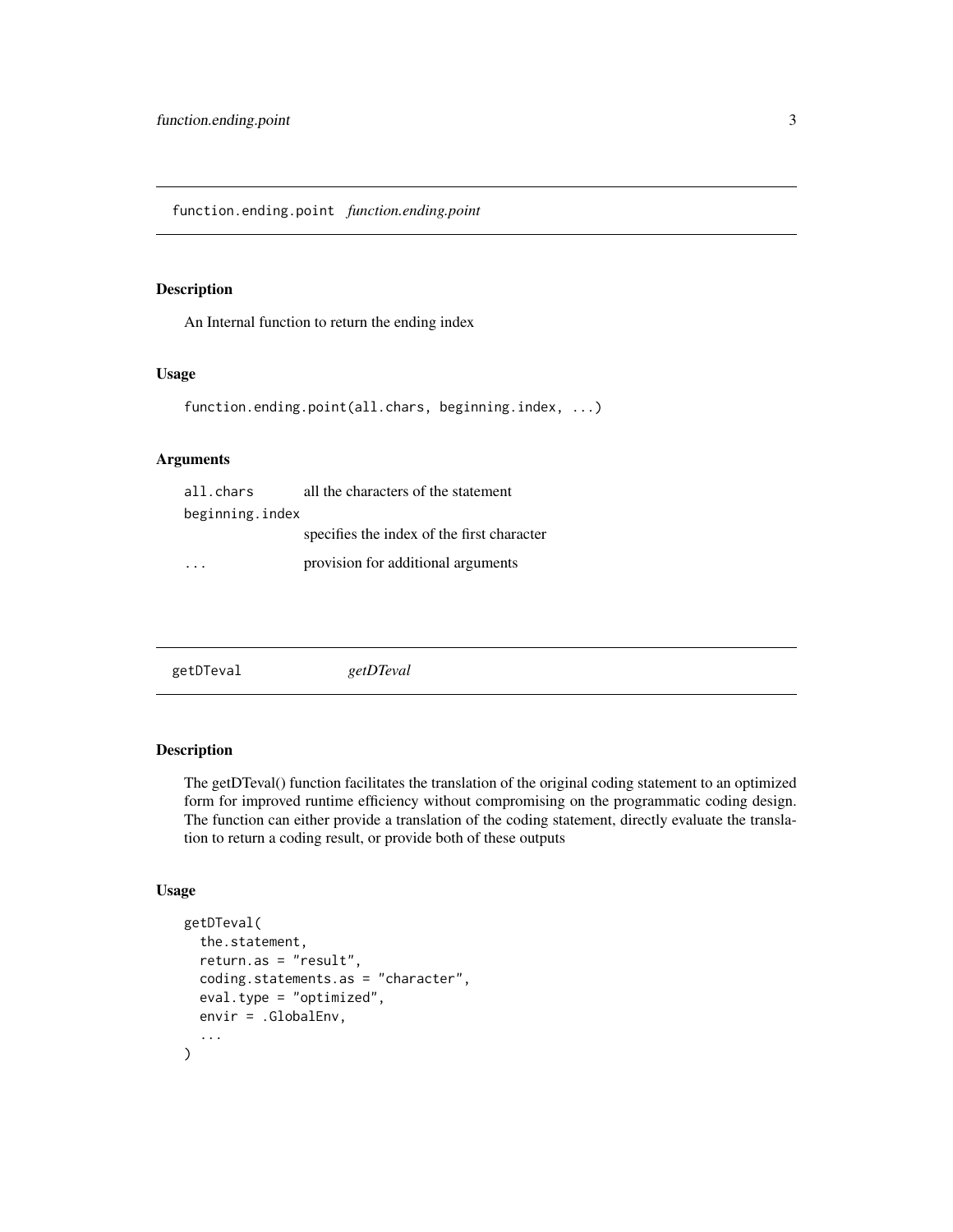#### <span id="page-3-0"></span>Arguments

| the.statement        | refers to the original coding statement which needs to be translated to an op-<br>timized form. This value may be entered as either a character value or as an<br>expression.                                                              |
|----------------------|--------------------------------------------------------------------------------------------------------------------------------------------------------------------------------------------------------------------------------------------|
| return.as            | refers to the mode of output. It could return the results as a coding statement<br>(return.as = "code"), an evaluated coding result (return.as = "result", which is<br>the default value), or a combination of both (return.as $=$ "all"). |
| coding.statements.as |                                                                                                                                                                                                                                            |
|                      | determines whether the coding statements provided as outputs are returned as<br>expression objects (return.as = "expression") or as character values (return.as =<br>"character", which is the default).                                   |
| eval.type            | a character value stating whether the coding statement should be evaluated in its<br>current form (eval.type = " $as.is"$ ) or have its called to get() and eval() translated<br>$\text{(eval-type = "optimized", the default setting)}$ . |
| envir                | Specify the environment for the required function. .GlobalEnv is set as default                                                                                                                                                            |
| $\ddots$ .           | provision for additional arguments                                                                                                                                                                                                         |

#### Examples

```
# Using getDTeval to calculate mean age
dat<-formulaic::snack.dat
age.name<-'Age'
getDTeval(the.statement = 'dat[,.(mean_age=mean(get(age.name)))]',return.as = 'result')
```
translate.fn.calls *translate.fn.calls*

#### Description

Internal Function that translates programmatic designs into optimized coding statements for faster calculations

#### Usage

```
translate.fn.calls(
  the.statement,
  function.name = "get(",
  envir = .GlobalEnv,
  ...
\overline{\phantom{a}}
```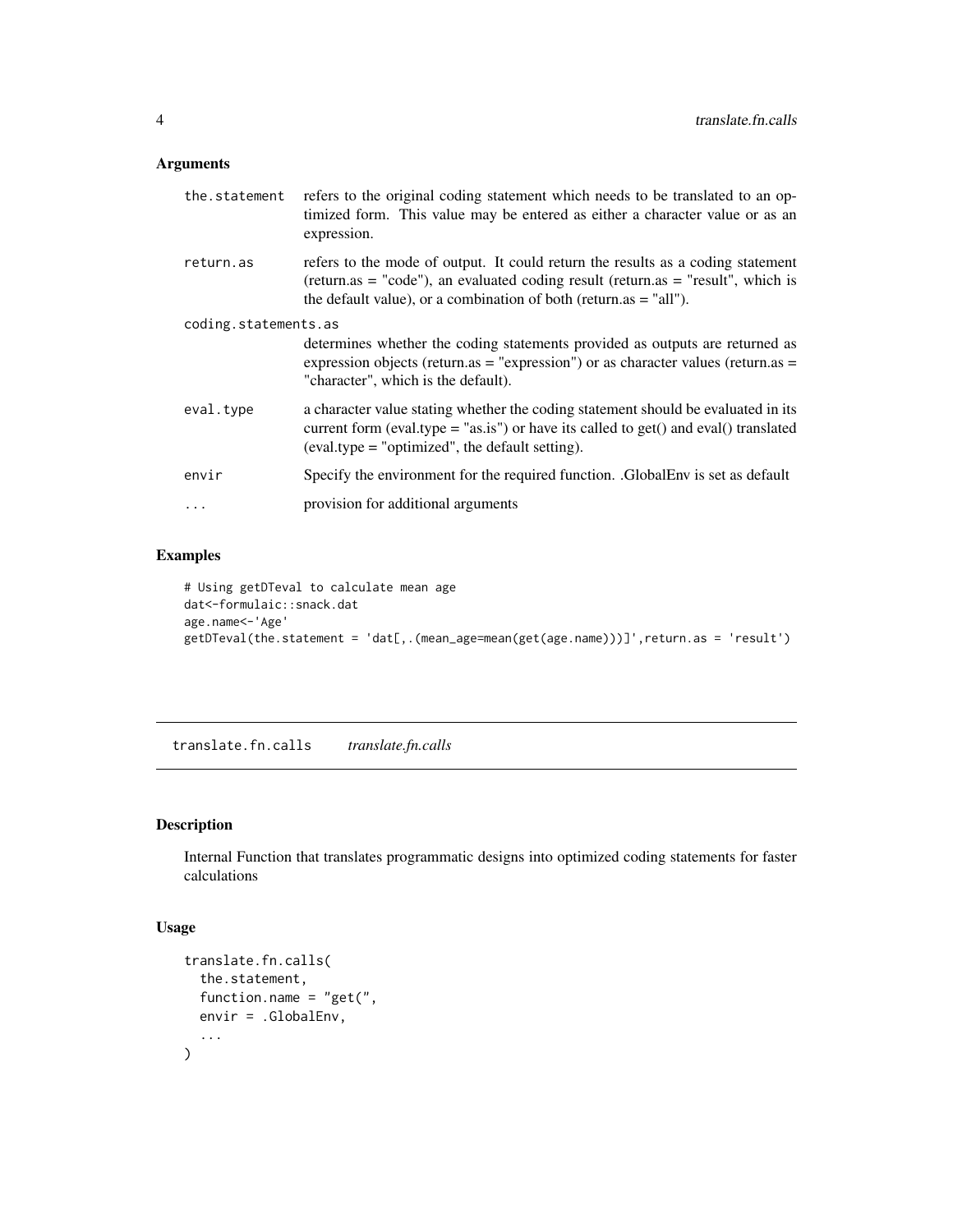### translate.fn.calls 5

#### Arguments

| the.statement | original coding statement to perform the required calculation. Must be provided<br>as a character value.                                     |
|---------------|----------------------------------------------------------------------------------------------------------------------------------------------|
| function.name | Name of the function to be translated to an optimized form. Parameter values<br>should be either 'get(' or 'eval('. 'get(' is set as default |
| envir         | Specify the environment for the required function. GlobalEnv is set as default                                                               |
| $\cdots$      | provision for additional arguments                                                                                                           |